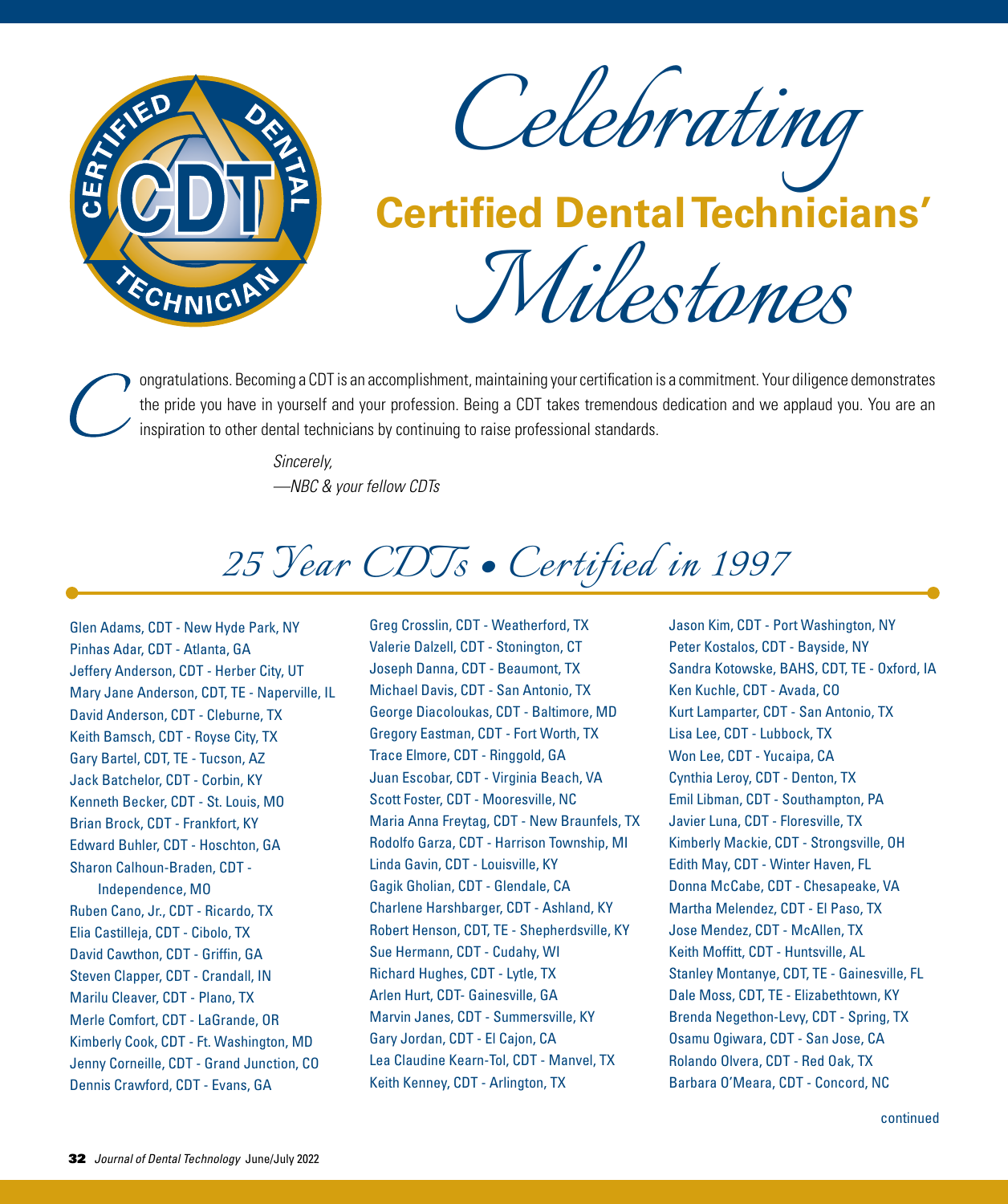#### *25 Year CDTs, continued*

Miguel Ortiz, CDT - Fulshear, TX Larry Padilla, CDT - Amarillo, TX Colleen Painter, CDT - Ft. Wayne, IN O. Stephen Park, CDT - Lexington, KY Donald Peake, Jr., CDT - Reno, NV Oscar Perez, CDT - Schertz, TX Dan Pfluger, CDT - Machesney Park, IL Steven Pigliacelli, CDT - Huntington, NY Terri Poynter, CDT - Mt. Vernon, KY Bryant Raby, CDT - Collins, MS Jimmy Ramsey, CDT - Evans, GA

Andrew Rasmussen, CDT - Walla Walla, WA Lora Reed, CDT - West Linn, OR Kevin Rehorn, CDT - Santa Fe, NM Jason Ripple, CDT, TE - Austin, TX Stephen Ruppert, CDT, TE - Moseley, VA Jerome Schiefelbein, CDT, TE - Glendale, AZ Kevin Schlosser, CDT, TE - Angola, IN Randy Shelton, CDT - Adamsville, TN Vicki Tindall, CDT - Springfield, OR Stephen Tuttle, CDT - Owensboro, KY Beau Walker, CDT - Kingsville, TX

Gregory Walton, CDT - Apex, NC Debra Wasky, CDT - Long Beach, CA Fred Watson, CDT - Albuquerque, NM Alexandria Wessels, CDT - Stuttgart, AR Dale Wester, CDT - Republic, MO David Wickert, CDT - Battle Creek, MI Edward Wilhite, CDT - Eads, TN Robert Wisler, CDT - Gold Canyon, AZ Chad Woody, CDT - Tutor Key, KY

### *30 Year CDTs • Certified in 1992*

Guillermo Amenedo, CDT - Houston, TX Stephen Arieno, CDT - Spencerport, NY James Baldwin, CDT - Gainesville, GA Brian Banton, CDT - Oak Park, CA Andrew Barret, CDT - Pocatello, ID Eva Bober, CDT - Saddle Brook, NJ Melinda Bortner, CDT - Carlisle, PA Daniel Burch, CDT - Austin, TX Mark Busch, CDT - Cape Girardeau, MO Linda Campbell, CDT - Sacramento, KY James Castro, CDT - Grand Prairie, TX Carlos Correa, CDT - American Canyon, CA Jeanette Crabb, CDT - Yorba Linda, CA Karin Craine, CDT - Plano, TX Kurt Culp, CDT - Rochester, MN Mary Daugherty, CDT - Balch Springs, TX Linda Dossing, CDT - Austin, TX Jean El Najjar, CDT - Miami, FL Stephen Elliott, CDT, TE - Tucson, AZ Alice Farland, CDT - Nashua, NH Michael Forst, CDT - Campbell, CA Pammella Franz, CDT - Greenwood, IN Toshiko Fukuda, CDT - Des Plaines, IL Natalie Gearhart, CDT - Grayson, KY Gregory Gore, CDT, TE - Richmond, IN Clifford Gray, CDT - Bullard, TX Sara Gustavus Bigheart, CDT - Tarzana, CA John Hannah, CDT - Hemet, CA Changman Ho, CDT - Tomball, TX Brian Horton, CDT - Wilson, NC

Loretta Hoyer, CDT - Lafayette, LA Raslan Itani, CDT - Rowlett, TX Cezar Jadak, CDT - North Haven, CT Kevin Johnson, CDT, TE - Owego, NY Samuel Kassajikian, CDT - La Crescenta, CA James King, CDT - Meadows, TX Jan Kiszkiel, CDT - Montgomery, TX Christine Kurth, CDT - Lena, WI Thomas Kuun, CDT - Tonawanda, NY Thomas Mackowski, CDT - Beaumont, TX Elie Makdissi, CDT - Carrollton, TX Larry Mercadel, Sr., CDT - Austin, TX Avedis Meskerkhani, CDT - Glendale, CA Stephanie Monteith, CDT - Denair, CA Scott Moore, CDT - Houston, TX Larry Morgan, CDT - Fairview, TX Gary Morgan, CDT - Cumming, GA Michelle Neuman, CDT - Rio, WI Myke Nguyen, CDT - Dallas, TX Roberto Novoa, CDT - El Paso, TX Tammy Ormand-Lancaster, CDT - Ferris, TX Julie Pitkin, CDT - Santa Rosa, CA Melinda Pollock, CDT, TE - Rocky Mount, NC Victor Portillo, CDT - Katy, TX Douglas Richey, CDT - Clermont, GA Harold Robinson, CDT - Huntsville, AL Thomas Rostron, CDT - San Diego, CA John Salerno, CDT - Waterloo, NY Sonia Sanchez, CDT - El Paso, TX Curtis Sanders, CDT - Allen, TX

Edward Schaier, CDT - Cantonment, FL William Schwenk, CDT - Washington, IL Michael Senn, CDT - Defuniak Springs, FL Lawrence Shields, CDT - Greenville, SC Charles Smith, CDT - Denison, TX Perry Spindler, CDT - San Antonio, TX James Stewart, Jr., CDT - N. Chesterfield, VA Bruno Stockinger, CDT - Cliffside Park, NJ Wayne Szara, Jr., CDT - Frankfort, IL Bernard Thibodeaux, CDT - Katy, TX Pablo Villarreal, CDT - San Antonio, TX Barbra Waggoner-Wait, CDT - Raleigh, NC Gerald Walker, CDT - Somerset, KY William Walsh, CDT - N. Wilkesboro, NC Clarence Williams, CDT - Grayson, GA Charles Wood, CDT - Ducanville, TX Robert Woosley, CDT - Port St Lucie, FL Terry Wright, CDT - Hiawassee, GA Martin York, CDT - Rochester, NY Robert Young, CDT - Tampa, FL Geri Zickert, CDT - Oakland, OR



**Learn More**

Discover what it takes to become a Certified Dental Technician at **www. nbccert.org**.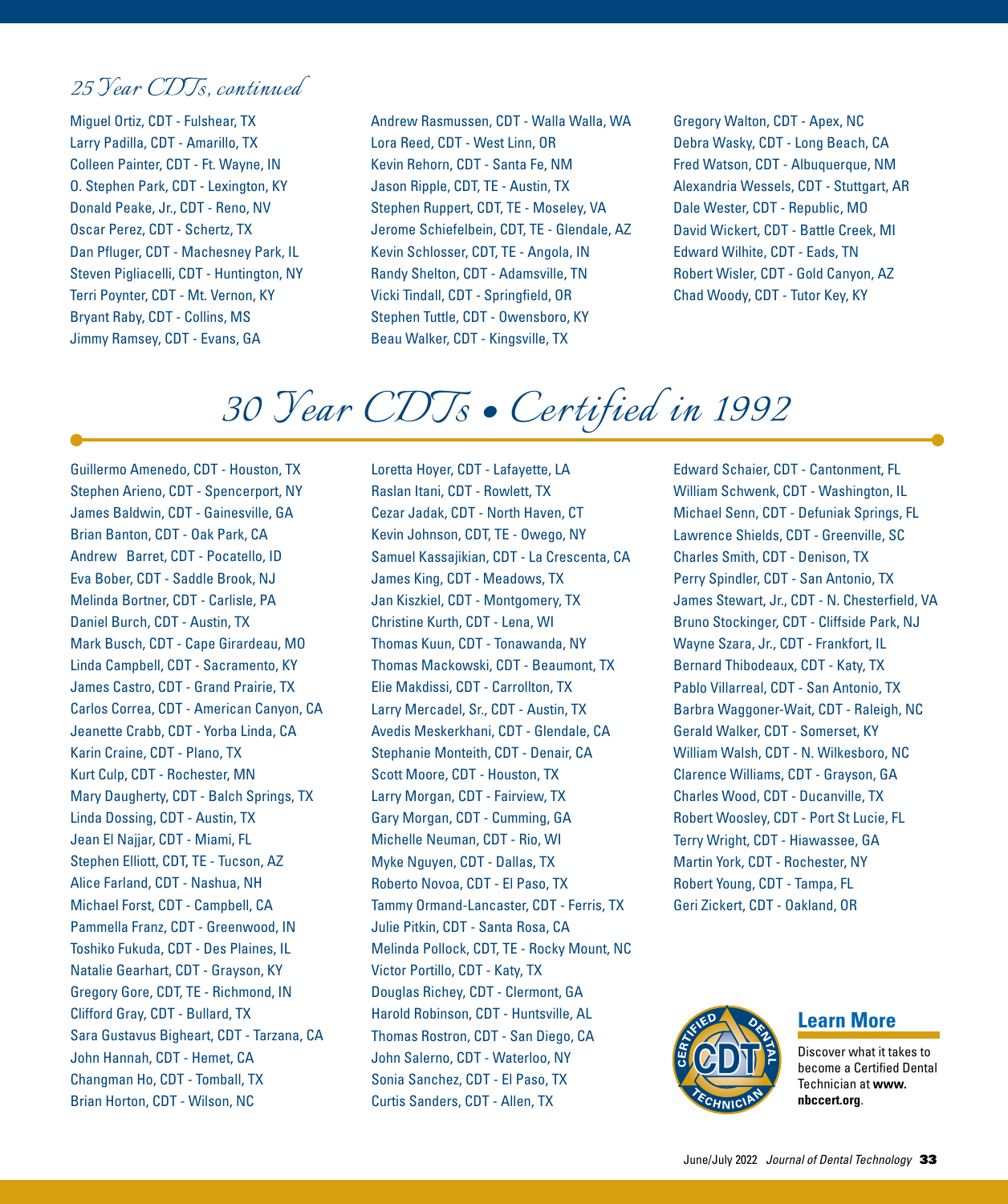## *35 Year CDTs • Certified in 1987*

Mark Anderson, CDT - Andover, MN Thomas Anthony, CDT, TE - Pipe Creek, TX Bennett BecVar, CDT - Louisville, KY Frank Bertrand, CDT - New Albany, IN Jeffrey Binsfeld, CDT - Sartell, MN Randall Brown, CDT - Nicholasville, KY Jacqueline Buyck, CDT - Rosemount, MN John Canham, CDT - Highland, IN Michael Claugherty, CDT - Maplewood, MN Richard Colbert, CDT - Becida, MN Jay Danko, CDT - Riverside, CA Paula Delash, CDT - Williamson, GA Daniel Drew, CDT - St. George, UT Garry Gifford, CDT - Lexington, KY

Kimberly Guymon, CDT, TE - San Antonio, TX Joe Heihn, CDT, TE - Floresville, TX Terry Heslop, CDT - Garland, TX R. Henry Husemann, CDT, TE - Dubuque, IA Albert Jacques, CDT - Abilene, TX Dennis Jurcik, CDT - Altoona, PA Douglas Kappel, CDT - Abilene, TX Charles Kim, CDT, TE - Clearwater, FL Inge Knight, CDT - Madison, MS Ned Lamarti, CDT - Tampa, FL Kim Lander, CDT - Macon, GA Harvey Leak, CDT - Boulder City, NV Mark Marin, CDT - San Antonio, TX Sandra Mitchell, CDT - Belton, TX

Betty Mitchell, CDT, TE - Iowa City, IA J. Preston Perry, CDT - San Antonio, TX Albert Pettey, CDT - Olive Branch, MS Kenneth Quertermous, CDT, TE - Paducah, KY Mark Rankin, CDT - Florence, KY James Redifer, CDT - Waynesville, NC Ty Rissmiller, CDT - Fleetwood, PA Stephanie Schmidt, CDT - Chatsworth, CA Gregory Sederlin, CDT - Westlake Village, CA Jon Simmons, CDT - Houston, TX John Slocomb, CDT - Swansea, IL Lun Tsai, CDT - Temple City, CA John Vrbicek, CDT - Marion, IA John Zarb, CDT - Watkinsville, GA

*40 Year CDTs • Certified in 1982*

Nancy Almendarez, CDT - Bradenton, FL Mark Armstrong, CDT - Lake Wales, FL Bruce Baker, CDT - Apopka, FL Theresa Ballard, CDT - Neosho, MO Karin Bishop, CDT - Aloha, OR Bruce Bonafiglia, CDT - Seneca Falls, NY Rickey Burdine, CDT - Arlington, TX Steven Canter, CDT - W. Simsbury, CT Donald Cobb, CDT, TE - New Port Richey, FL Bonnie Compton, CDT - Powder Springs, GA Les Czibur, CDT - Bethlehem, PA Sandra Dix, CDT - Exeter, NH Brett Fiala, CDT - Mondovi, WI Linda Gatlin, CDT - Kemp, TX Susan Grider Williams, CDT - Salem, OR Marty Hall, CDT - Broken Arrow, OK Daniel Harvey, CDT - Cumming, GA

Jimmy Herbez, CDT - Valparaiso, FL David Hicken, CDT - Capitola, CA Mark Jermolowicz, CDT - Clinton Township, MI Gregory Johnson, CDT - Rockledge, FL Karen Johnson, CDT - West Union, SC Mark Joos, CDT, TE - Louisville, KY Katherine Lawson, CDT - Joliet, IL Regina Lo Bianco, CDT - Whiting, NJ Nicholas Manos, CDT, TE - Douglaston, NY Stephen Mueller, CDT - Jacksonville, FL John Nacerino, CDT - Brewster, NY Betsy Offill, CDT - Arlington, TX Martha Pate, CDT - Adrian, MI Michael Patrick, CDT - Durham, NC Jane Peckenpaugh, CDT - Fircrest, WA Craig Pickett, CDT, TE - Louisville, KY

Glen Rassler, CDT - Emmaus, PA David Roszel, CDT - Milford, MI Lawrence Rudolph, CDT - New Kensington, PA Jeffrey Schwalbe, CDT - Merrimack, NH Victor Serafini, CDT - Lexington, KY Jeffrey Singler, CDT - Dallas, TX Laurance Snyder, CDT - Walnut Creek, CA John Strawder, CDT - Oxford, FL Steven Svedin, CDT - Anoka, MN John Thomson, CDT - Tyler, TX David Tietz, CDT, TE - Bullard, TX Richard Tittle, CDT - Arlington, TX Dale Wilson, CDT - Snohomish, WA David Workman, CDT - San Diego, CA Donald Yancey, CDT - Bradenton, FL



#### **Learn More**

Discover what it takes to become a Certified Dental Technician at **www.nbccert.org**.